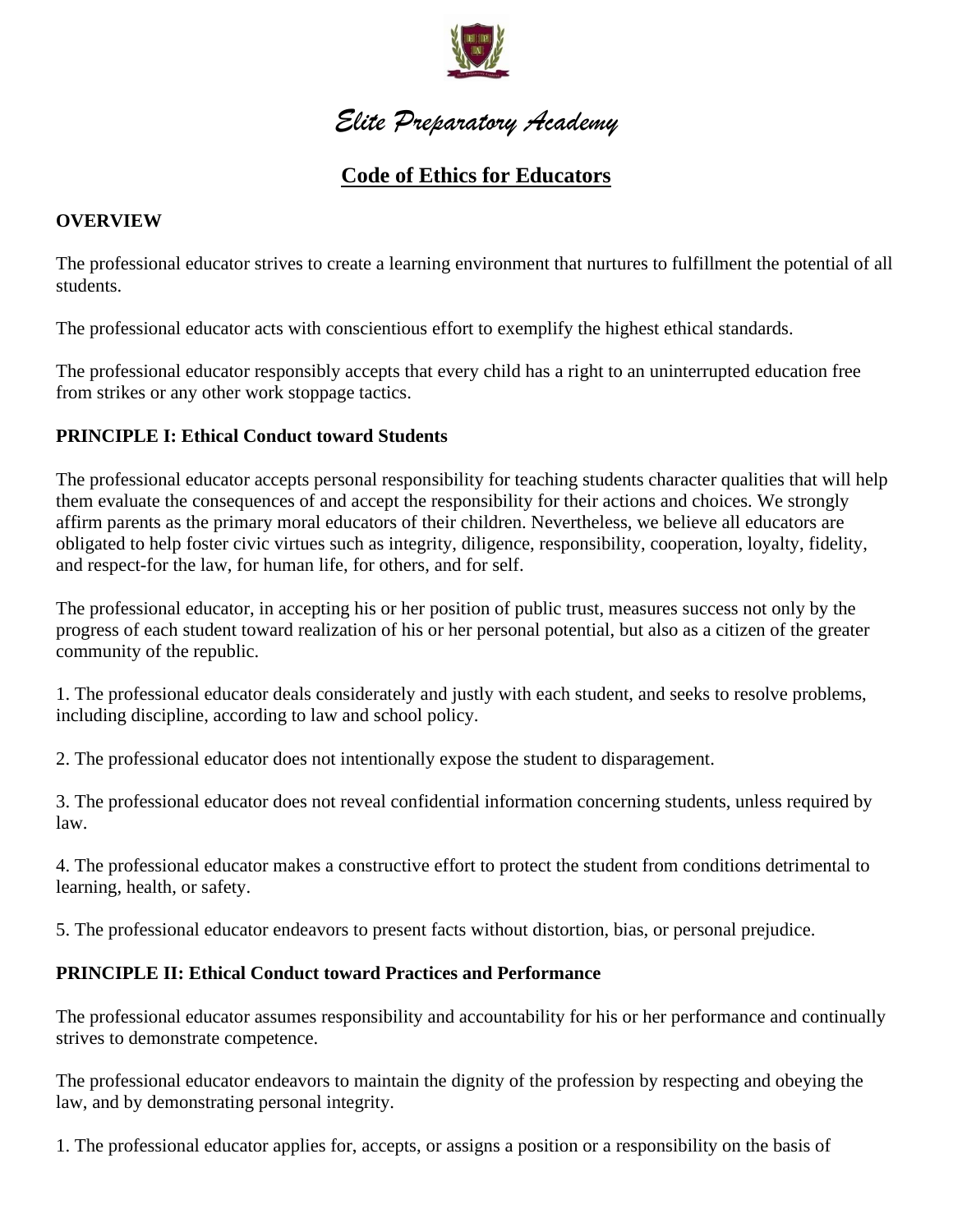professional qualifications, and adheres to the terms of a contract or appointment.

2. The professional educator maintains sound mental health, physical stamina, and social prudence necessary to perform the duties of any professional assignment.

3. The professional educator continues professional growth.

4. The professional educator complies with written local school policies and applicable laws and regulations that are not in conflict with this code of ethics.

5. The professional educator does not intentionally misrepresent official policies of the school or educational organizations, and clearly distinguishes those views from his or her own personal opinions.

6. The professional educator honestly accounts for all funds committed to his or her charge.

7. The professional educator does not use institutional or professional privileges for personal or partisan advantage.

# **PRINCIPLE III: Ethical Conduct toward Professional Colleagues**

The professional educator, in exemplifying ethical relations with colleagues, accords just and equitable treatment to all members of the profession.

1. The professional educator does not reveal confidential information concerning colleagues unless required by law.

2. The professional educator does not willfully make false statements about a colleague or the school system.

3. The professional educator does not interfere with a colleague's freedom of choice, and works to eliminate coercion that forces educators to support actions and ideologies that violate individual professional integrity.

# **PRINCIPLE IV: Ethical Conduct toward Parents and Community**

The professional educator pledges to protect public sovereignty over public education and private control of private education.

The professional educator recognizes that quality education is the common goal of the public, boards of education, and educators, and that a cooperative effort is essential among these groups to attain that goal.

1. The professional educator makes concerted efforts to communicate to parents all information that should be revealed in the interest of the student.

2. The professional educator endeavors to understand and respect the values and traditions of the diverse cultures represented in the community and in his or her classroom.

3. The professional educator manifests a positive and active role in school/community relations.

# **PRINCIPLE V: Ethical Conduct toward Employee Liability Protection**

#### **An explanation regarding employer immunity from liability and disclosure of information regarding former or current employees under ss. 768.095, F.S.**

1. An employer who discloses information about a former or current employee to a prospective employer of the former or current employee upon request of the prospective employer or the former or current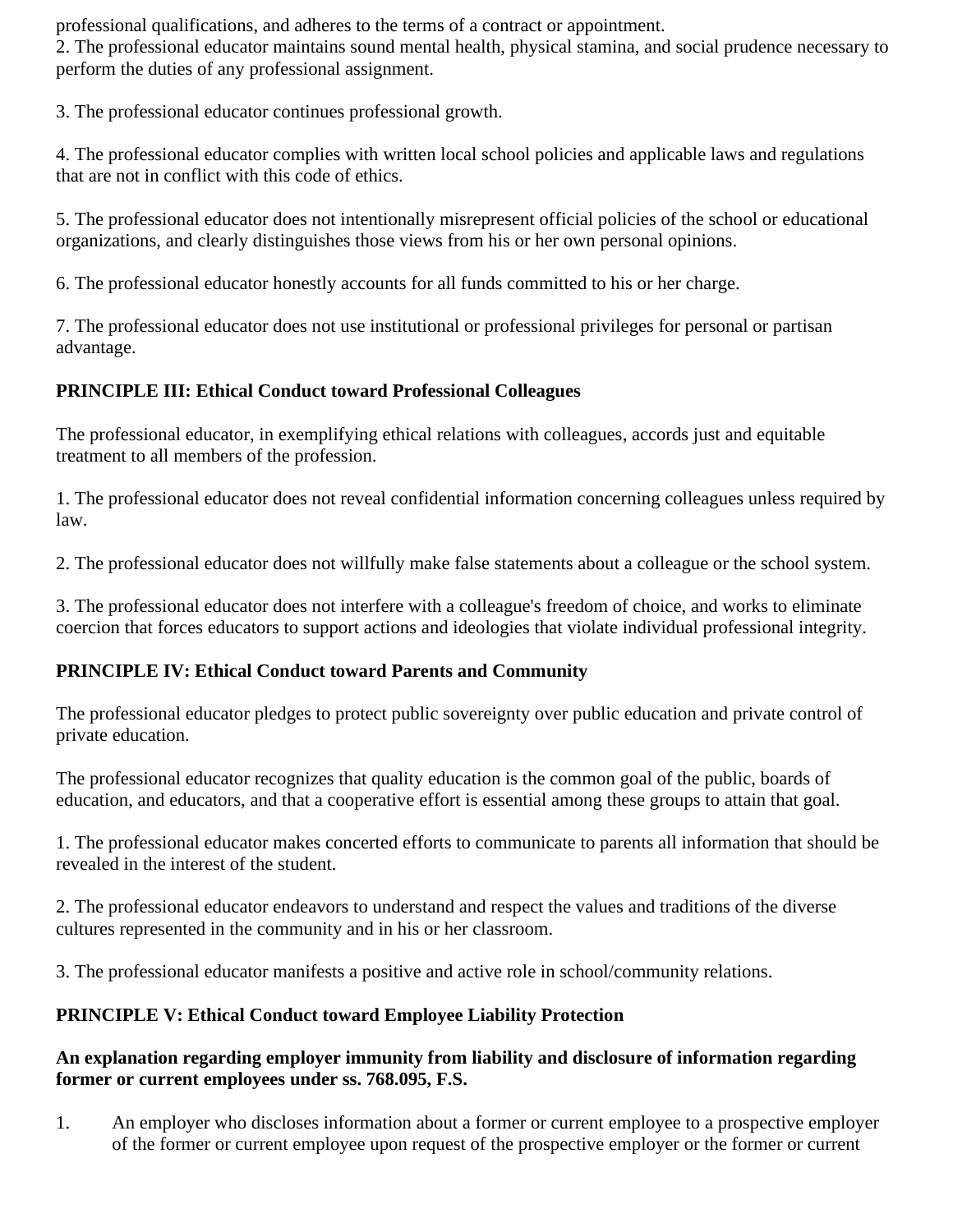employee is immune from civil liability for such disclosure or its consequences unless it is shown by clear and convincing evidence that the information disclosed by the former or current employer was knowingly false or violated any civil rights of the former or current employee protected under chapter 760.

#### **An explanation regarding employer immunity from liability in cases of child abuse, abandonment, or neglect under ss. 39.203, F.S.**

- 1. Any person, official, or institution participating in good faith in any act authorized or required by this chapter, or reporting in good faith any instance of child abuse, abandonment, or neglect to the department or any law enforcement agency, shall be immune from any civil or criminal liability which might otherwise result by reason of such action.
- 2. Except as provided in this chapter, nothing contained in this section shall be deemed to grant immunity, civil or criminal, to any person suspected of having abused, abandoned, or neglected a child, or committed any illegal act upon or against a child.
- 3. No resident or employee of a facility serving children may be subjected to reprisal or discharge because of his or her actions in reporting abuse, abandonment, or neglect pursuant to the requirements of this section.
- 4. Any person making a report under this section shall have a civil cause of action for appropriate compensatory and punitive damages against any person who causes detrimental changes in the employment status of such reporting party by reason of his or her making such report. Any detrimental change made in the residency or employment status of such person, including, but not limited to, discharge, termination, demotion, transfer, or reduction in pay or benefits or work privileges, or negative evaluations within a prescribed period of time shall establish a presumption that such action was retaliatory.

#### **PRINCIPLE VI: Reporting Misconduct by Instructional Personnel and Administrators**

All employees and administrators have an obligation to report misconduct by instructional personnel and school administrators which affects the health, safety, or welfare of a student. Examples of misconduct include obscene language, drug and alcohol use, disparaging comments, prejudice or bigotry, sexual innuendo, cheating or testing violations, physical aggression, and accepting or offering favors. Reports of misconduct of employees should be made to the Principal. Reports of misconduct committed by administrators should be made to the Board of Directors. Legally sufficient allegations of misconduct by Florida certified educators will be reported to the Office of Professional Practices Services. Policies and procedures for reporting misconduct by instructional personnel or school administrators which affects the health, safety, or welfare of a student are posted in the employee conduct manual and on our Web site at elitepreparatoryacademy.net under parent resource.

#### **PRINCIPLE VII: Training Requirements**

All staff, administrators, and instructional personnel are required to complete all necessary training on ethical standards and procedures.

 Reporting Misconduct by Instructional Personnel and Administrators All employees and administrators have an obligation to report misconduct by instructional personnel and school administrators which affects the health, safety, or welfare of a student. Examples of misconduct include obscene language, drug and alcohol use, disparaging comments, prejudice or bigotry, sexual innuendo, cheating or testing violations, physical aggression, and accepting or offering favors. Reports of misconduct of employees should be made to Ms. Hong the school principal by calling her direct at 407-855-5811 ext. 102 or by emailing her at mshong@elitepreparatoryacademy.net. Reports of misconduct committed by administrators should be made to